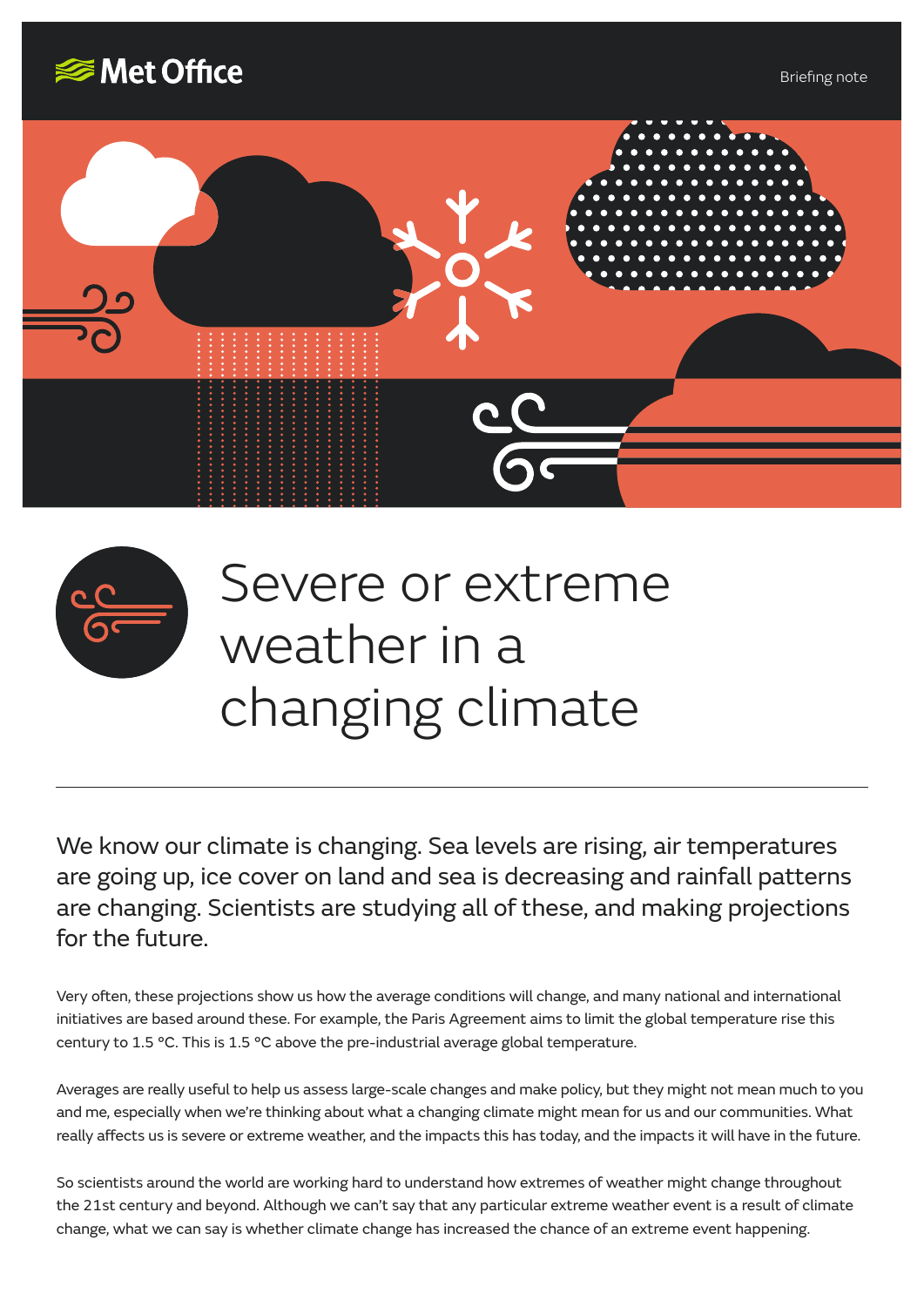Here's a summary of what the science is currently saying:

## **Extreme weather around the world**

- **• Heatwaves** since 1950, the number of warm days and nights have increased, and some parts of the world have seen more heatwaves. It's very likely that these changes are a result of human activity. For example, the July 2017 heatwave in central-eastern China, which significantly decreased agricultural productivity and electricity and water supplies, is now 20 times more likely to occur in the present day compared to in a world without human greenhouse gas emissions. Looking forward, it is virtually certain that, in most places, there will be more hot temperature extremes as global mean temperatures increase.
- **• Heavy rainfall** assessing rainfall is more complex than temperature, and it is harder to determine how much our activities have contributed to the changes we've seen – particularly as other human activities, such as how we use and manage the land, also influence whether we see flooding. However, we can say that for short-duration rainfall events, a shift to more intense individual storms and fewer weak storms is likely as temperatures increase. Over most of the mid-latitude land-masses and over wet tropical regions, extreme rainfall events will very likely be more intense and more frequent in a warmer world.
- **• Drought** as with heavy rainfall events, detecting changes in drought is really complex, due to a lack of data and the need to distinguish the fingerprint of climate change from the natural variability of our climate. However, we have seen regional changes. For example, the frequency and intensity of drought have likely increased in the Mediterranean and West Africa and likely decreased in central North America and north-west Australia since 1950. As we go through the 21st century, it's likely that some regions will experience drying and possibly more droughts.
- **• Cold** it's very likely that there has been a decrease in the number of cold days and nights from 1950 to today, and that these changes have been driven largely by human activity. It is virtually certain that, in most places, there will be fewer cold temperature extremes as global mean temperatures increase.
- **• Tropical storms** although it's really hard to detect any long-term changes in tropical cyclone activity on a global scale since 1950, it's virtually certain that the frequency and intensity of the strongest tropical cyclones in the North Atlantic has increased since the 1970s. While there is not clear evidence that climate change is increasing or decreasing the frequency of these storms, there is strong evidence that increasing sea temperatures increase the intensity of tropical storms when they develop. Heavier rainfall is also expected as global temperatures rise because a warmer atmosphere holds more moisture. Additionally, rising sea levels increase the risk of coastal flooding as tropical storms make landfall. It is likely that the global frequency of tropical cyclones will either decrease or remain unchanged. At the same time, there is a likely increase in both the maximum wind speeds and rates of rainfall for tropical cyclones globally and that the amount of change will vary by region.

## **Severe weather in the UK**

**• Heatwaves** – we are experiencing higher maximum temperatures and longer warm spells and several studies show strong evidence that human-induced climate change is increasing the risk of heatwaves. For example, the summer of 2018 was the joint warmest on record for the UK as a whole and the hottest ever for England. The Met Office has shown that human-induced climate change made the 2018 record-breaking UK summer temperatures about 30 times more likely than it would have been naturally. Projections for the future have shown that an event like the 2018 is currently rare but that by the middle of the 21st century, they could become normal.